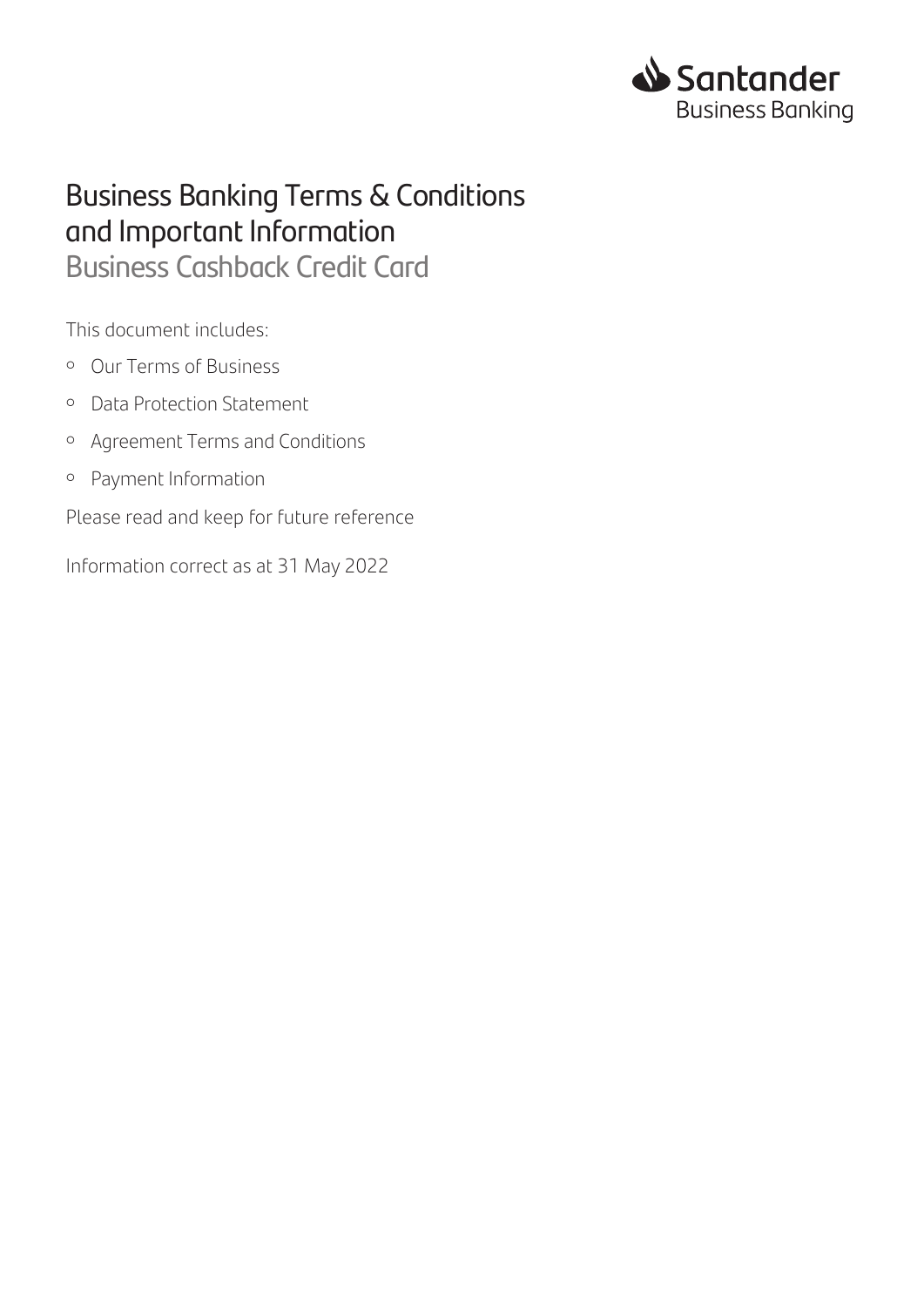### **Our Terms of Business**

### **Non-advised**

For the majority of our products we only provide you with information, not advice, to help you decide if a product is right for you. On products where we do provide advice, we will make this clear to you. Some products are only available via specific channels (e.g. internet only).

### **Put simply**

We will provide you with a 'non-advised' service, which means we will give you information to help you make your decision.

### **Regulated**

We are authorised and regulated by the Prudential Regulation Authority (PRA) and also regulated by the Financial Conduct Authority (FCA). Our Financial Services Register number is 106054. You can check this on the Financial Services Register by visiting the FCA's website **fca.org.uk/register**. We are a member of the Financial Services Compensation Scheme (FSCS) – ask for a leaflet in branch for more information. We adhere to the Standards of Lending Practice which are monitored and enforced by the LSB: **lendingstandardsboard.org.uk**

### **Put simply**

We are authorised and regulated by the Prudential Regulation Authority and also regulated by the Financial Conduct Authority. We are also a member of the Financial Services Compensation Scheme.

### **Confidentiality**

We treat any information you give us confidentially. On joint applications your information may be shared with the other applicant and you must have their permission to provide their information. We may share the information with other companies in the Santander Group, our associated companies and with our service providers and agents, some of whom may be in other countries. We may do this so they can manage your account and to help us develop and improve our products and services. We will ensure your information is used in line with our own strict confidentiality policies and as required under UK data protection legislation. Information may be shared with our regulators for regulatory purposes. We may use the information to provide you with products and services and for marketing purposes. If you don't want to receive marketing information, just tell us. If we decide to send you marketing about a credit product, we'll check your details at the credit reference agencies to see if it is appropriate to send you the marketing, but a record of this will not be seen by other lenders searching your file. You have a number of rights under data protection legislation. For more information on these ask for a copy of the 'Using My Personal Data' booklet.

### **Put simply**

The information you give us is treated confidentially, in line with data protection legislation. For more information on your rights you can ask for a copy of the 'Using My Personal Data' booklet.

### **Credit and other checks**

If you apply for a credit / loan product we will perform a 'credit search', where we check details of your credit history with certain credit reference agencies, who will keep a record of that search (including details about your application with us, whether or not it is successful). For a short period of time this can affect your ability to get credit elsewhere. If the results indicate that the credit product that you are seeking would not be suitable, your application may be declined and we will tell you. If your application is accepted we may file details about you and how you manage your account at credit reference agencies. If you are applying for credit with another person (such as with a business partner), a financial link between the two of you will be created at the credit reference agency. For more information, a leaflet called 'Your application and credit scoring' is available on request. For all applications we will need to carry out some checks, including fraud checks and checking your identity. We'll check your details with fraud prevention and credit reference agencies to check your identity and application details, prevent and investigate crime, trace and recover debt, check insurance claims and for analysis and testing.

### **Put simply**

If you apply for a credit product, we will carry out a credit search to make a decision on your application and this will be recorded on your credit file. Records will be linked together on joint applications.

### **Making a complaint**

We're sorry if we haven't provided you with the service you expect. By telling us about it we can put things right for you and make improvements. We want to sort things out for you as soon as we can. The easiest and quickest way is by talking to us about your concern.



Please call our dedicated complaints team on **0800 171 2171**.

at **santander.co.uk**, by logging on to your online banking and

Alternatively, you can contact us:



using our secure messaging service.

in person, by visiting any Santander branch.

in writing to: Complaints, Santander UK plc, PO Box 1125, Bradford BD1 9PG.

More information on how we handle complaints is detailed within our 'Talk to us about your complaint' leaflet.

Our Complaints Leaflet is available upon request and contains further information on our complaints process, including the handling timescales. This information is also available on our website at **santander.co.uk**.

You may also be able to refer your complaint to the Financial Ombudsman Service. The Financial Ombudsman Service acts as an independent and impartial organisation which helps settle disputes between consumers and financial services businesses. You can find out more information at **financial-ombudsman.org.uk**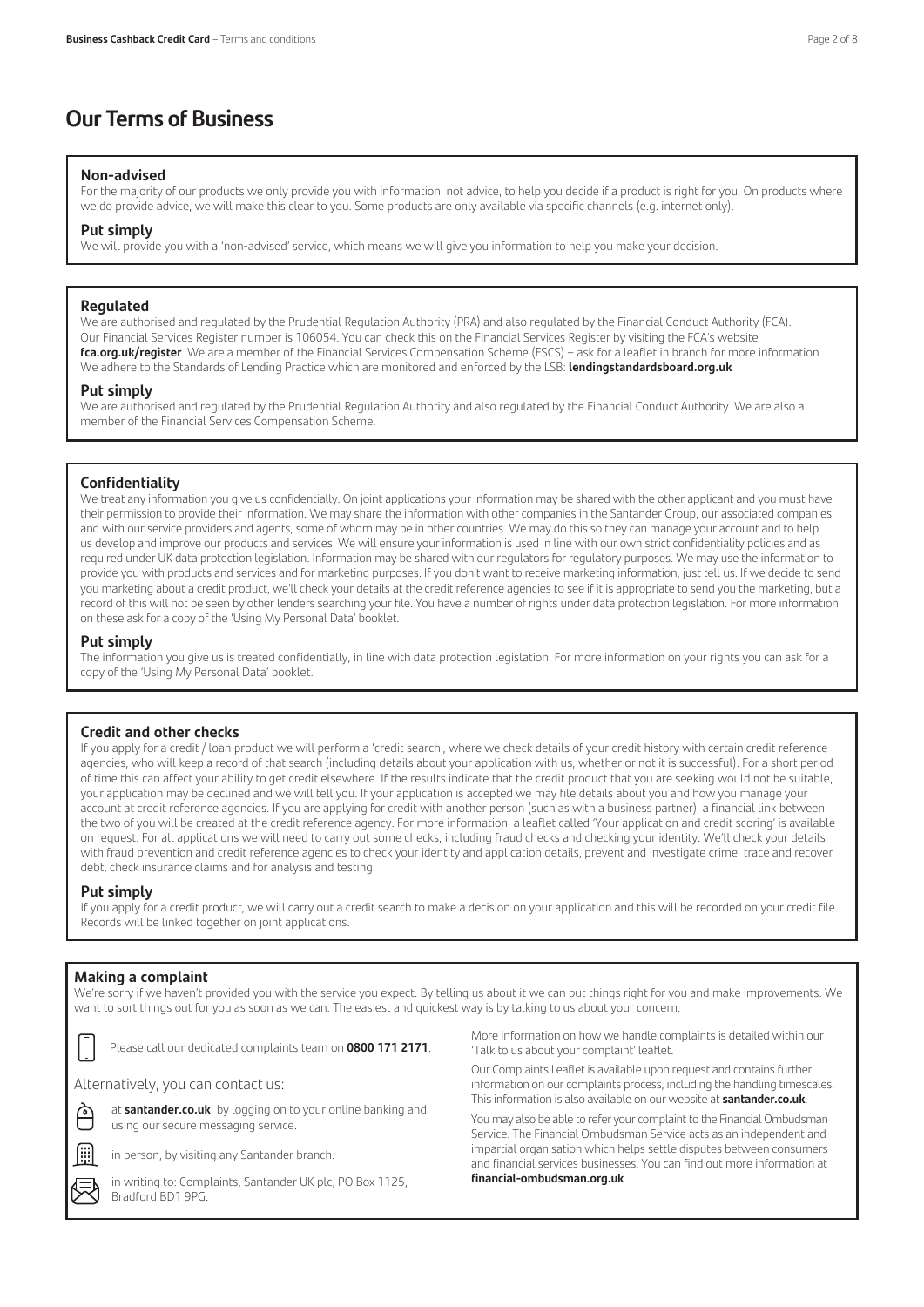### **Introduction**

The Data Protection Statement sets out how we'll use your personal data.

Your personal data is data which by itself or with other data available to us can be used to identify you. We are Santander UK plc, the data controller. This data protection statement sets out how we'll use your personal data. You can contact our Data Protection Officer (DPO) at 201 Grafton Gate East, Milton Keynes, MK9 1AN if you have any questions.

When we change this Data Protection Statement in a material way, a notice will be displayed on our website along with the updated privacy policy.

**The types of personal data we collect and use**<br>Whether or not you become a customer or additional cardholder, we'll use your personal data for the reasons set out below and if you become a customer or an additional cardholder we'll use it to<br>manage the account, policy or service you've applied for. We'll collect most of this **directly** during<br>the application jour statement. The personal data we use may be about you as a personal or business customer (if you are one) and may include:

- Full name and personal details including contact information (e.g. home and business address and address history, email address, home, business and mobile telephone numbers);
- Date of birth and/or age (e.g. to make sure that you're eligible to apply);
- Financial details (e.g. salary and details of other income, and details of accounts held with other providers);
- Records of products and services you've obtained or applied for, how you use them and the relevant technology used to access or manage them (e.g. mobile phone location data, IP address, MAC address);
- Biometric data (e.g. fingerprints and voice recordings for TouchID and voice recognition);
- Information from credit reference or fraud prevention agencies, electoral roll, court records of debt judgements and bankruptcies and other publicly available sources as well as information on any financial associates you may have;
- Family, lifestyle or social circumstances if relevant to the product or service (e.g. the number of dependants you have);
- Education and employment details/employment status for credit and fraud prevention purposes; and
- Personal data about other named applicants. You must have their authority to provide their personal data to us and share this data protection statement with them beforehand together with details of what you've agreed on their behalf. When applying for a credit card you must have permission to give information about any third party named on the application form.

### **Providing your personal data**

We'll tell you if providing some personal data is optional, including if we ask for your consent to process it. In all other cases you must provide your personal data so we can process your application (unless you're a customer and we already hold your details).

### **Monitoring of communications**

Subject to applicable laws, we'll monitor and record your calls, emails, text messages, social media messages and other communications in relation to your dealings with us. We'll do this for regulatory compliance, self-regulatory practices, crime prevention and detection, to protect the security of our communications systems and procedures, to check for obscene or profane content, for quality control and staff training, and when we need to see a record of what's been said. We may also monitor activities on your account where necessary for these reasons and this is justified by our legitimate interests or our legal obligations.

### **Using your personal data: the legal basis and purposes** We'll process your personal data

1. As necessary **to perform our contract with you** for the relevant account, policy or service:

- a) To take steps at your request prior to entering into it;
- b) To decide whether to enter into it;
- c) To manage and perform that contract;
- d) To update our records; and
- e) To trace your whereabouts to contact you about your account and recovering debt.
- 2. As necessary for **our own legitimate interests** or those of other persons and organisations, e.g.:
	- a) For good governance, accounting, and managing and auditing our business operations;
	- b) To search at credit reference agencies at your home and business address (if you are a business customer) if you're over 18 and apply for credit;
	- c) To monitor emails, calls, other communications, and activities on your account;
	- d) For market research, analysis and developing statistics; and
- e) To send you marketing communications and for marketing to you in-branch, including automated decision making relating to this.
- 3. As necessary **to comply with a legal obligation**, e.g.:
- a) When you exercise your rights under data protection law and make requests;
- b) For compliance with legal and regulatory requirements and related disclosures;
- 
- c) For establishment and defence of legal rights;
- d) For activities relating to the prevention, detection and investigation of crime;
- e) To verify your identity, make credit, fraud prevention and anti-money laundering checks; and
- f) To monitor emails, calls, other communications, and activities on your account.

### 4. Based on **your consent**, e.g.:

- a) When you request us to disclose your personal data to other people or organisations such as a  $\alpha$ company handling a claim on your behalf, or otherwise agree to disclos
- b) When we process any special categories of personal data about you at your request (e.g. your racial or ethnic origin, political opinions, religious or philosophical beliefs, trade union membership, genetic data, biometric data, data concerning your health, sex life or sexual orientation); and
- c) To send you marketing communications where we've asked for your consent to do so.

You're free at any time to change your mind and withdraw your consent. The consequence might be that we can't do certain things for you.

### **Sharing of your personal data**

Subject to applicable data protection law we may share your personal data with:

- The Santander group of companies\* and associated companies in which we have shareholdings;
- Sub-contractors and other persons who help us provide our products and services;
- Companies and other persons providing services to us;
- Our legal and other professional advisors, including our auditors;
- Fraud prevention agencies, credit reference agencies, and debt collection agencies when we open your account and periodically during your account or service management;
- Other organisations who use shared databases for income verification and affordability checks and to manage/collect arrears;
- Government bodies and agencies in the UK and overseas (e.g. HMRC who may in turn share it with relevant overseas tax authorities and with regulators e.g. the Prudential Regulation Authority, the Financial Conduct Authority, the Information Commissioner's Office);
- Courts, to comply with legal requirements, and for the administration of justice;
- In an emergency or to otherwise protect your vital interests;
- To protect the security or integrity of our business operations;
- To other parties connected with your account e.g. guarantors and other people named on the application including joint account holders who will see your transactions;
- When we restructure or sell our business or its assets or have a merger or re-organisation;
- Market research organisations who help to improve our products or services;
- Payment systems (e.g. Visa or Mastercard) if we issue cards linked to your account, your account is linked to a card on another current account, or as a result of a transfer to another account you receive a card. The Payment systems may transfer your personal data to others as necessary to operate your account and for regulatory purposes, to process transactions, resolve disputes and for statistical purposes, including sending your personal data overseas; and
- Anyone else where we have your consent or as required by law.

### **International transfers**

Your personal data may be transferred outside the UK and the European Economic Area. While some countries have adequate protections for personal data under applicable laws, in other countries steps will be necessary to ensure appropriate safeguards apply to it. These include imposing contractual obligations of adequacy or requiring the recipient to subscribe or be certified with an 'international framework' of protection. Further details can be found in the 'Using My Personal Data' booklet.

#### **International Corridors**

Where you may have international business needs, we will share information relating to you company, products and accounts, including transactional information, with Banco Santander S.A., Santander group companies and other partner banks who may be based in other countries, to better support the international operations of your company and decide whether to offer your company other products and services. For more information on who those other Santander group companies or other partner banks are, you can contact your Relationship Team or call 0330 123 9860\*\*. The data shared will include information on your company's financial position, its auditable accounts, its directors and shareholders and any information held about the company by Santander, such as information about transactions carried out on your accounts with Santander and information regarding any other products and services that you receive from us. We will do this on the basis of our legitimate interests. **If you do not want us to share your data in this manner you can speak to us.** Unless you have agreed otherwise, if we believe you may have international business needs<br>we will check whether you have accounts held with other Santander group companies. If there are<br>products or services that w needs we may tell you about these. You can amend your marketing preferences at any time by contacting us.

### **Identity verification and fraud prevention checks**

The personal data we've collected from you at application or at any stage will be shared with fraud prevention agencies who will use it to prevent fraud and money-laundering and to verify your identity. If fraud is detected, you could be refused certain services, finance or employment in future. We may also search and use our internal records for these purposes. Further details on how your personal data will be used by us and these fraud prevention agencies, and your data protection rights, can be found in the 'Using My Personal Data' booklet.

### **Credit reference checks**

If you've applied for a credit product then in order to process your application, we'll perform credit and identity checks on you at your home and business address (if you are a business customer) with one or more credit reference agencies. To do this we'll supply your personal data to the credit reference agencies and they'll give us information about you. When we carry out a search at the credit reference agencies they'll place a footprint on your credit file. A credit search may either be: a) a quotation search where a soft footprint is left. This has no effect on your credit score, and lenders are unable to see this; or b) a hard footprint where you've agreed/requested Santander to proceed with your application for credit. This footprint will be viewable by other lenders and may affect your ability to get credit elsewhere. We'll also continue to exchange information about you with credit reference agencies while you have a relationship with us. The credit reference agencies may in turn share your personal information with other organisations. The personal data shared with the credit reference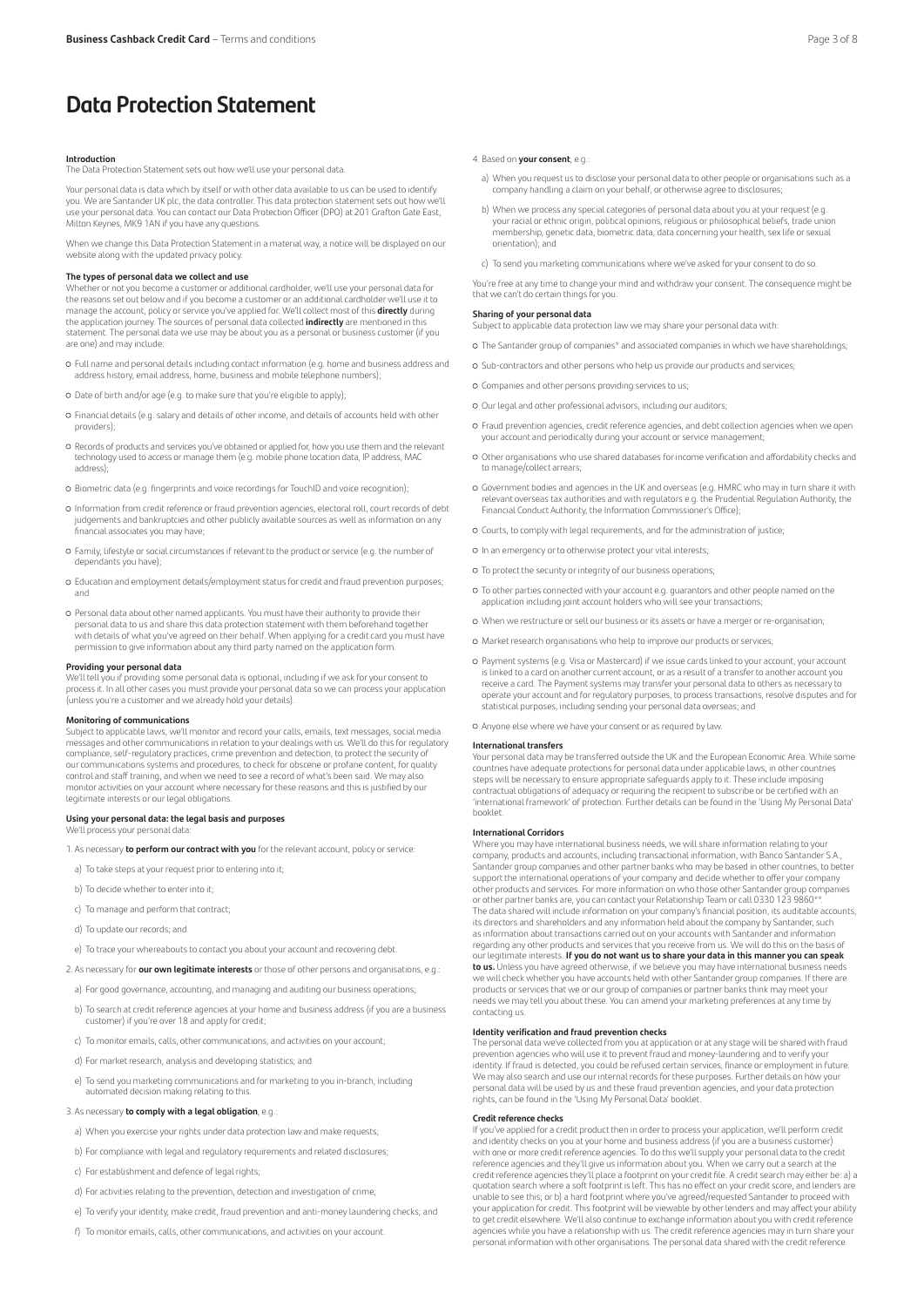agencies will relate to you and your business (if you are a business customer). Details about your application (whether or not it's successful) will be recorded and we'll give details of your accounts and how you manage them to credit reference agencies. We will use this personal data to manage your account, including any future increase in your credit limit and card limit, and to determine the interest rate payable and the way interest on the account is charged or calculated if you apply for a credit card. If you do not repay any debt in full or on time, they'll record the outstanding debt and supply this information to others performing similar checks, to trace your whereabouts and to recover debts that you owe. Records remain on file for 6 years after they are closed, whether settled by you or defaulted. A financial association link between joint applicants will be created at the credit reference agencies. This will link your financial records and will be taken into account in all future applications by either or both of you until either of you apply for a notice of disassociation with the credit reference agencies. Very occasionally, if we have insufficient information about you and you apply for a credit card, we may use the information about other members of your family.

If you're a business customer and you're a director, we will seek confirmation from the credit reference agencies that the residential address that you provide is the same as that shown on the restricted register of directors' usual addresses at Companies House.

The identities of the credit reference agencies, and the ways in which they use and share personal information is explained in more detail in the 'Using My Personal Data' booklet, or via the Credit Reference Agency Information Notice (CRAIN) document which can be accessed via any of the following links:

- **experian.co.uk/crain**
- **equifax.co.uk/crain**

**transunion.co.uk /crain**

### **Your marketing preferences and related searches**

We'll use your home address, phone numbers, email address and social media (e.g. Facebook, Google and message facilities in other platforms) to contact you according to your preferences. You can change your preferences or unsubscribe at any time by contacting us. In the case of social media messages you can manage your social media preferences via that social media platform. We may search the files at credit reference agencies before sending marketing communications or doing marketing in-branch to you about credit. The credit reference agencies don't record this particular search or show it to other lenders and it won't affect your credit rating. We do this as part of our responsible lending obligations which is within our legitimate interests.

If you don't want information on other products and services or to be included in market research, and you haven't told us before, you can let us know by calling us on 0330 678 1783\*

### **Using automated decision making to make decisions about you**

We may automatically process your personal information, without human intervention, to evaluate certain personal aspects about you (known as profiling). In particular, we may analyse or predict (among other things) your economic situation, personal preferences, interests or behaviour. This could mean that automated decisions are made about you using your personal information. For example, we might analyse certain customer demographics, account holdings and account behaviours (such as Direct Debits you have set up on your accounts including those which identify accounts and products such as credit cards and store cards which you hold with other providers/ elsewhere) and look at details of transactions relevant to your accounts. We may also analyse events such as the maturity dates of your accounts and opening anniversaries.

In some instances we'll use automated processing and decision making, where relevant, to decide which of our other products or services might be suitable for you, as well as to produce a personalised price for insurance products, to provide an indication of the price prior to an application being made (please note, publicly available information about you and information about you from third party data sources, such as credit reference agencies, will also be used to provide you with an indication of the price). The personalised price would be presented to you in marketing communications and during contacts with Santander that might be suitable. We'll look at the types of accounts that you already have with us, as well as your age, where this is relevant to the product we think you might be interested in. We'll also conduct behavioural scoring, including by looking at the accounts and products you already have with us and how they are being used, such as account turnover, arrears and other indications of financial difficulties. Where searches are carried out against publicly available data sources and credit reference agencies, these searches may appear on<br>your credit report, but they will not affect your ability to get credit. You may have a right to certain information about how we make these decisions. You may also have a right to request human intervention and to challenge the decision.

For some insurance products we may use automated decision making to assist the insurer in determining your final insurance premium. The insurer will use an automated underwriting engine to process your personal information and to better assess insurance risk which will generally provide a more accurate price that is relevant to your individual circumstances and needs. The automated underwriting engine will use information including personal information that you provide as well as other information about you held by us, the insurer and other parties. Where the insurer is carrying out any automated decision making it will do so on the basis that is necessary in order for the insurer to enter into the insurance contract with you. You have the right to contest that decision, express your point of view and ask for a human review. Where we carry out any automated decision making for your insurance product, we will ask for your consent during the application process to allow us to do so. You may withdraw your consent at any time. Further details can be found in the 'Using My Personal Data' booklet.

### **Other information about you if you are a business customer**

We may also hold all the information you give to us (i.e. name, address, date of birth, nationality) in order to undertake periodic due diligence checks which banks are required to undertake to comply with UK legislation.

### **Criteria used to determine retention periods (whether or not you become a customer)**

The following criteria are used to determine data retention periods for your personal data:

- **Retention in case of queries.** We'll retain your personal data as long as necessary to deal with your queries (e.g. if your application is unsuccessful);
- **Retention in case of claims.** We'll retain your personal data for as long as you might legally bring claims against us; and
- **Retention in accordance with legal and regulatory requirements.** We'll retain your personal data after your account, policy or service has been closed or has otherwise come to an end based on our legal and regulatory requirements.

### **Your rights under applicable data protection law**

Your rights are as follows (noting that these rights don't apply in all circumstances and that data portability is only relevant from May 2018):

The **right to be informed** about our processing of your personal data;

- The right to have your personal data **corrected if it's inaccurate** and to have **incomplete personal data completed**;
- The right **to object** to processing of your personal data;
- The right **to restrict processing** of your personal data;
- The right **to have your personal data erased** (the 'right to be forgotten');
- The right **to request access** to your personal data and information about how we process it;
- The right **to move, copy or transfer your personal data** ('data portability'); and
- Rights in relation to **automated decision making** including profiling.

You have the right to complain to the Information Commissioner's Office. It has enforcement powers and can investigate compliance with data protection law: **ico.org.uk**.

For more details on all the above you can contact our DPO or request the 'Using My Personal Data' booklet by asking for a copy in branch or online at **santander.co.uk**.

### **Data anonymisation and aggregation**

Your personal data may be converted into statistical or aggregated data, which can't be used to identify you. We may share and sell such anonymised data including in an aggregated format, within and outside of the Santander group of companies, for statistical analysis, research and other business purposes. For example, sharing information about general spending trends in the UK to assist in research. The law says this is not considered to be personal information after it has been anonymised and/or aggregated.

### **\*Group companies**

For more information on the Santander group companies, please see the 'Using My Personal Data' booklet.

\*\* Calls may be recorded or monitored.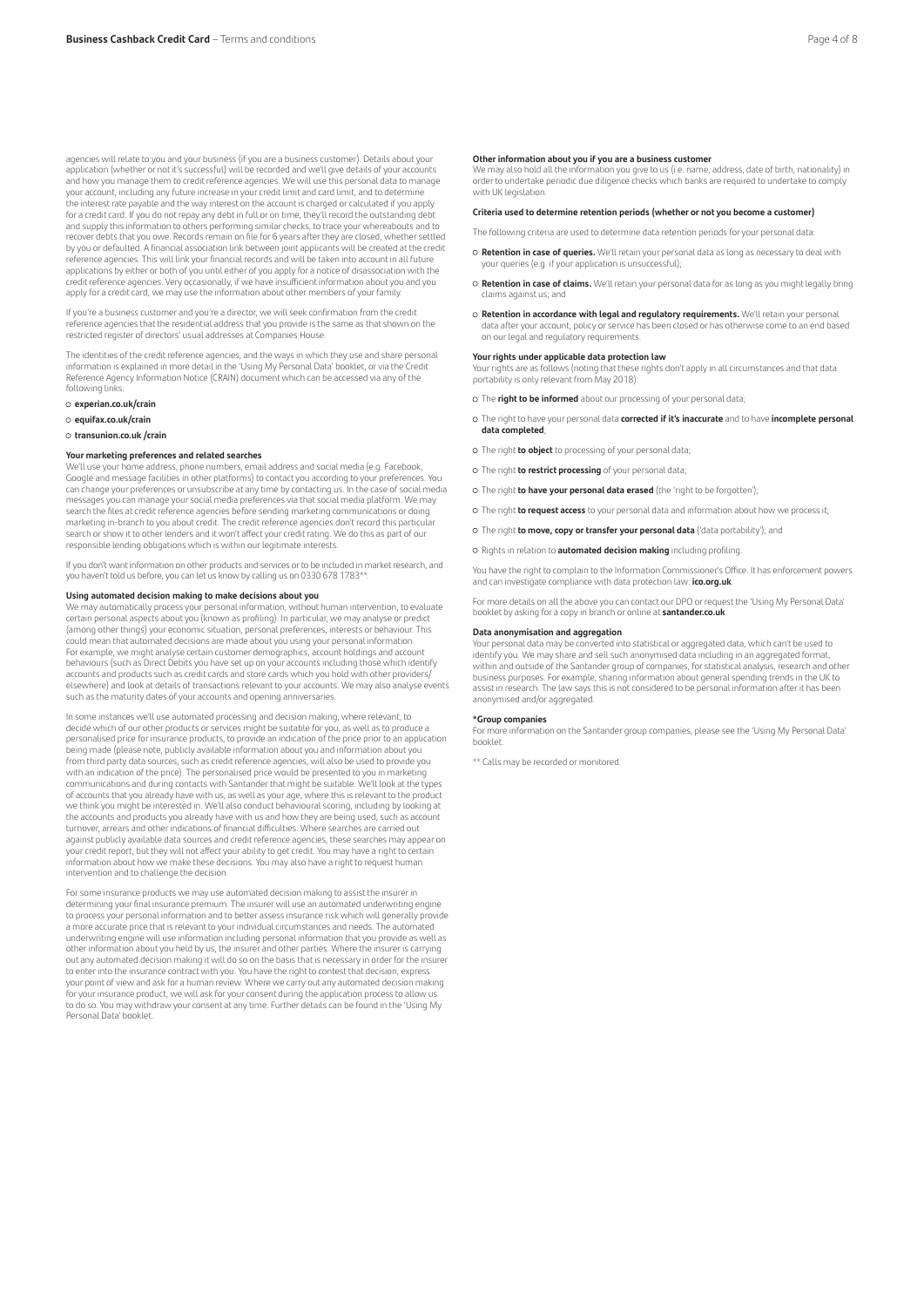### **Agreement Terms and Conditions**

### **The following conditions form part of your Credit Agreement and should be read in conjunction with that document.**

### **12 Definitions**

 In these terms and conditions, some words have particular meanings as set out below: 'Account' means the account opened by us in the name of the Accountholder that records

the amount the Accountholder owes us under this agreement.

'Account Fees' means the fees set out in Condition 8.2.

'**Accountholder'** means the sole trader, partnership, limited liability partnership, company,<br>unincorporated body or other business entity which has entered into this agreement and whose Account is authorised to be operated by an owner, partner, member, director or other officer of the business.

### 'Balance Transfer' means either:

- (a) a debit from the Account of an amount the Accountholder owes another lender in the United Kingdom in respect of a business credit card; or
- (b) a debit from the Account to a business current account held by the Accountholder with any lender or with us in the United Kingdom.

 We will let the Accountholder know about any restrictions that apply before they make a Balance Transfer.

 'Card' means any Card or Card details issued by us for use in connection with the Account including Card details stored on an electronic wallet, smart phone or another device.

 'Cardholder' means any person nominated by the Accountholder, or named on the application form, who is issued with a Card and is authorised to carry out Transactions on the Account.

 'Cash Limit' means the maximum amount that may be borrowed on the Account (if any) from time to time for Cash Transactions.

 'Cash Transaction' means any cash loan we make to the Accountholder obtained by use of the Card or Card number, including:

a) the purchase of travellers' cheques or foreign currency;

- b) cash from a cash machine displaying a payment scheme logo or obtained over the counter
- at a bank or cash provider;
- c) any payment made by use of a money order, electronic money transfer, direct debit, standing order or similar;
- d) any use made for gambling including internet gambling and purchase of lottery tickets; or
- e) similar facilities we may provide in connection with the use of the Account.

 'CCA Protected Business' means a business carried out through a sole trader or a partnership of three or fewer partners which are not all incorporated.

 'Credit Limit' means the maximum amount the Accountholder may borrow on the Account at any one time, including the Cash Limit, if any.

'Default Fees' means the fees set out in Condition 8.1.

 'Individual Credit Limit' means the maximum amount which a Cardholder may use for Transactions at any one time.

 'Non-Sterling Transaction Fee' means the fee set out in Condition 8.2 which is applied to transactions made in a currency other than sterling.

'Payment Scheme Exchange Rate' means the exchange rate set by Mastercard or Visa (depending on the payment scheme logo displayed on a Cardholder's Card) and which is prevailing at the date and time the Transaction is processed.

 'Personal Security Details' means various registration numbers or codes or devices that allow the Accountholder to operate the Account and any other Santander Group accounts in their name remotely.

'PIN' means any personal identification number to be used with the Card.

 'Promotional Period' means the period we tell the Accountholder before a Special Transaction can be made during which preferential terms will apply.

 'Purchase' means a purchase of goods or services using the Card or Card number or where the amount of the purchase is debited directly to the Account.

 'Recurring Transaction' means an agreement between a Cardholder or the Accountholder and a supplier that allows the supplier to ask us to make payments to them from the Account on a regular basis.

'RFI' means a financial institution which fulfils the definition of a Relevant Financial Institution within Article 2 of the Financial Services and Markets Act 2000 (Excluded Activities and Prohibitions) Order 2014.

 'Santander Group' means Banco Santander, S.A., its subsidiaries, both direct and indirect, including Santander UK plc.

 'Special Transaction' means any Transaction on preferential terms for a Promotional Period that we may make available from time to time.

 'TTP' means a third party payment provider which is authorised to access information and make payments on online payment accounts operated by other providers (such as us and other banks, building societies and credit card issuers).

 'Transaction' means a Balance Transfer, Cash Transaction, Purchase, and any other Transaction made by a Cardholder on the Account.

'We', 'us' or 'our' means Santander UK plc and any person we may transfer our rights or duties to under this agreement.

### **13 The Account**

### 13.1 Use of Cards

- a) We will put on the Account all Transactions, Special Transactions and all other amounts the Accountholder has to pay to us in connection with the Account.
- b) If any Cardholder or the Accountholder has authorised a Recurring Transaction, the supplier may continue to take payments from the Account until the Cardholder or the Accountholder tells them or us to cancel it. The Cardholder or the Accountholder may

withdraw their authorisation at any time up to the end of the business day (Monday to Friday other than English bank holidays) before the Recurring Transaction is due to be paid. We will use our best efforts to stop these Transactions from being charged to the Account. As Recurring Transactions are initiated by the supplier, the Cardholder or the Accountholder may wish to contact the supplier as well to stop the Recurring Transaction being initiated. If the Recurring Transaction is taken from the Account after they have being initiated. If the necessing indipated in a tentant the necessite area they have withdrawn their authorisation we will refund the Transaction amount together with any related charges or interest.

- c) The Accountholder and Cardholders must not use the Card or the Account for any illegal purpose.
- d) Cards belong to us and must be immediately returned to us or destroyed if we ask. We may ask others to retain Cards for us.
- e) For operational reasons we can recall or replace Cards at any time and may change the Card and/or Account numbers at any time. We may provide a Card using a different payment scheme as a replacement Card as long as we reasonably think the Accountholder will get the same or a better service with that Card. We may issue at our discretion a Card with a contactless function which can be used at suppliers who accept<br>contactless Mastercard or Visa credit card payments. If a Card has a contactless function,<br>this will have a maximum Transaction limit Accountholder about when they receive a Card or they can contact us on **0330 678 1783**\* for more information.
- f) The Accountholder must not hold duplicate Accounts with us.

### 13.2 Credit Limit and Cash Limit

- a) Where a Card is issued on the Account to an additional Cardholder, the Accountholder can limit the additional Cardholder's spend.
- b) The amount that Cardholders can withdraw in Cash Transactions in any month cannot be more than 50% of the Credit Limit. We may change this Cash Limit from time to time including reducing it to zero and will notify the Accountholder of any changes by post, email, statement or the document store in Online Banking (where available).
- c) The Credit Limit or the Cash Limit must not be exceeded at any time. If it is, the Accountholder must pay us the excess immediately. To decide whether the Credit Limit or Cash Limit has been exceeded we can take into account the amount of any Transaction we have authorised even if it has not yet been charged to the Account.
- d) In exceptional circumstances, we may allow the Accountholder to exceed the Credit Limit or an additional Cardholder to exceed their Individual Credit Limit as a service to the Accountholder. If we allow this, the Accountholder will still have to pay the Over Limit Fee detailed in Condition 8.1.
- e) We may decrease the Credit Limit from time to time and will tell the Accountholder at least 2 months before we do so, unless we are concerned about the Accountholder's ability to repay us in which case we may reduce the Credit Limit immediately in accordance with Condition 15.2. We will tell the Accountholder about any decrease by post, email, text or the document store in Online Banking (where available).
- f) We may increase the Credit Limit from time to time and we will tell the Accountholder the new limit at least 2 months before we do so. We will tell the Accountholder about any increase by post, email, text or the document store in Online Banking (where available).
- g) In the future the Accountholder will be able to choose how they want Credit Limit increases to apply to the Account and can change their choice at any time by contacting us. We may tell the Accountholder from time to time that an increased Credit Limit is available. Dependent on how the Accountholder has chosen to manage Credit Limit increases, they will have the option to either:
	- i) choose to exercise their right to that higher Credit Limit within the time we tell the Accountholder (which will be at least 2 months); or

ii) do nothing and the Credit Limit will automatically increase after 2 months.

 We may not offer an increased Credit Limit if we have concerns about the risk of the Accountholder repaying us.

 A higher Credit Limit may offer greater flexibility and convenience to meet the Accountholder's financial needs. However, it may also increase the risk of taking on too much debt, which may be costly, or take a long time to pay off. The Accountholder should carefully consider whether they need a higher limit.

- We will notify the Accountholder when this service becomes available to them.
- h) The Accountholder can tell us at any time if they no longer want any Credit Limit increases to be offered to them, if the Accountholder wants the Credit Limit to be reduced (subject to a minimum Credit Limit which we will tell them upon request) and the Accountholder may reject any Credit Limit increase that we may offer before it takes effect by calling us on **0330 678 1783**\*.

### 13.3 Special Transactions

We may offer Special Transactions from time to time.

### 13.4 Balance Transfers

- a) Balance Transfers can only be made from any other credit card account the Accountholder holds which is a business account. Balance Transfers may not be made to pay off an amount the Accountholder owes on any other card issued by a Santander Group company. We will let the Accountholder know of any other restrictions that apply before a Balance Transfer is made. If a Balance Transfer is made to pay off an amount the Accountholder owes another lender, the Accountholder should continue to make any payments due to the other lender both before and after the Balance Transfer has been made. We may put limits on the amount of Balance Transfers or only allow them up to a proportion of the Credit Limit. We will tell the Accountholder about these limits before a Balance Transfer can be made. Details of our Balance Transfer Fees are set out in Condition 8.2. After a Balance Transfer has been added to the Account it cannot be cancelled and any fee we charge for making the Balance Transfer cannot be refunded.
- b) If the Accountholder asks us to make a Balance Transfer on a business day before the cut-off time, the payment will reach the receiving lender on the next business day. We will tell the Accountholder the cut-off time when they ask for a Balance Transfer. If the Accountholder makes the request on a non-business day or after the cut-off time, we'll process it on the next business day and the payment will reach the receiving lender on the next business day after that.
- c) If the Accountholder asks us to make a Balance Transfer and the funds are sent to the wrong account, we will, unless the Accountholder provided us with the wrong details,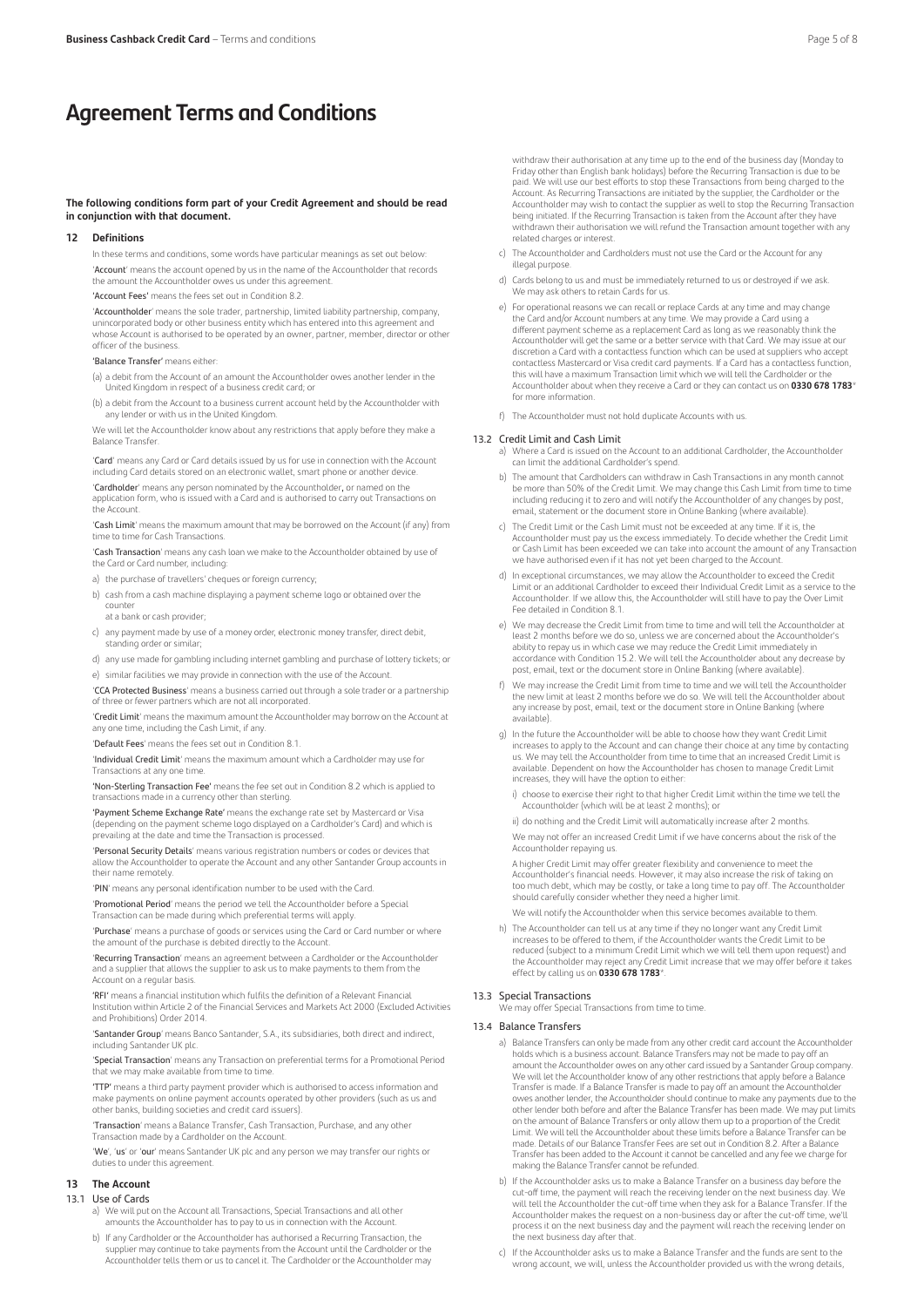restore the Account to the state it would have been in had the payment not been made. If we send it late, the Accountholder may ask us to contact the recipient lender and ask them to credit the Balance Transfer as if it had been received on the correct date.

d) Where we find that the Accountholder has given us incorrect details, we will use reasonable steps to recover any amounts sent. We are entitled to charge the Accountholder a reasonable sum for doing this.

### **14 Additional Cards**

- 14.1 The Accountholder may ask us to issue an additional Card to any person that they nominate as long as they are eligible for one.
- 14.2 The Accountholder is responsible for use of all Cards issued on the Account including the conduct of any Cardholder that makes the Accountholder break this agreement. The Accountholder must ensure that each Cardholder uses the Card according to the terms and conditions of this agreement. This includes ensuring that Cardholders only use the Card for business expenses. The Accountholder must have processes to ensure Cardholders do not use the Account for personal use and the Accountholder must not allow Cardholders to make any repayments to us for any expenditure on the Account.
- 14.3 We will not give Cardholders information about the Account but in certain circumstances we will provide information relating to Transactions made by the Cardholder. This does not affect the Accountholder's responsibility set out in Condition 14.2 above.
- 14.4 The Accountholder can ask us to cancel any Card at any time but will remain responsible for t until it is returned to us or is securely destroyed.

### **15 Our right to limit use of the Account**

- 15.1 We may cancel or suspend the right to use any Card or the Account at any time where we reasonably believe this is necessary because of reasons relating to:
	- a) the security of a Card or the Account;
	- b) suspected or actual unauthorised or fraudulent use of a Card or the Account;
	- c) a significantly increased risk that the Accountholder will not repay us; or
	- d) the Accountholder only meeting the minimum payment for a sustained period and then:
	- i) not responding to our requests under Condition 6.2 to make additional payments; or
	- ii) responding to our requests under Condition 6.2 but failing to select an additional payment, either because the Accountholder does not feel the higher amount is affordable, or because the Accountholder does not wish to pay the higher amount; or
	- iii) responding to our requests under Condition 6.2 but choosing an option which we have told the Accountholder will result in temporary suspension of the Cards until the balance has been repaid or choosing another option but subsequently failing to maintain the higher payments for the requested period.
- 15.2 We will usually tell the Accountholder before we cancel or suspend your right to use the Card or Account and give our reason for doing this. Where it isn't practical for us to do this, we will tell the Accountholder immediately after, for example, where:
	- a) we are unable to contact the Accountholder to tell them of this; or
	- b) use of the Card or the Account is unlawful

The agreement will continue if we cancel or suspend your right to use the Card or Account and we will not be liable for any loss or damage the Accountholder or an additional cardholder may suffer as a result of the cancellation or suspension.

- 15.3 We may refuse to carry out a Transaction if:
	- a) there is a threat to the security of a Card or the Account;
- b) the Accountholder has exceeded or would exceed the Cash Limit or (except in the circumstances described in Condition 13.2 d)) the Accountholder has exceeded or would exceed the Credit Limit or an additional Cardholder has exceeded or would exceed their Individual Credit Limit;
	- c) the Accountholder or Cardholder tells us that a Card has been lost or stolen;
	- d) we are required to do so for any legal, regulatory or fraud prevention purposes;
	- e) the Accountholder or Cardholder has given us an inaccurate or unclear payment instruction;
	- f) the Transaction appears unusual compared to the normal spending pattern;
	- g) the Transaction is not for a merchant category code which has been authorised for the Cardholder; or

h) we suspect fraud or that carrying out a Transaction may result in increased credit risk. The Accountholder can contact us to find out why we have refused to carry out a Transaction. Where we refuse to carry out a Transaction we will notify the Accountholder of this and give reasons for such refusal and tell the Accountholder the steps required to complete the Transaction unless doing so would compromise our reasonable security measures or otherwise be unlawful.

15.4 We may decline to issue a replacement Card where:

a) the Accountholder, or anyone acting on their behalf, has repeatedly broken this agreement with us;

- b) the Account is dormant; or
- c) we reasonably consider that there is a significantly increased risk the Accountholder will not be able to repay us.

### **16 Charges**

- 16.1 Details of fees charged in relation to all Transactions are detailed in Condition 8.
- 16.2 If a Cardholder uses their Card (or Card number) to withdraw cash from any cash machine or for another type of Cash Transaction, we will charge the Accountholder the Cash Transactions Fee set out in Condition 8.2.
- All Transactions in currencies other than sterling will be converted into sterling on the day they are added to your Account at the Payment Scheme Exchange Rate (at the date and time the Transaction is processed) together with the Non-Sterling Transaction Fee. The Payment Scheme Exchange Rate used may differ from the rate when the Transaction was made as exchange rates vary on a daily basis. The Payment Scheme Exchange Rate used when such Transactions are made and the amount of the Transactions in sterling following application of the exchange rate will be set out in the statement. For an indication of the Payment Scheme Exchange Rate visit santander.co.uk or call us on **0330 678 1783**\*.

### **17 Payments and interest**

- 17.1 The Accountholder must make at least the minimum monthly payment each month, to be received by us by the payment due date shown in the statement. Payments will reduce the balance only when they are credited to the Account. The statement will give guidance on when to make payments by different methods so that they reach us and can be added to the Account on time. We will treat any payment made (or part of it) as paying off any arrears on the Account first before treating it as the minimum monthly payment due on the Account.
- 17.2 We may at any time waive the whole or part of any interest in respect of any amount charged to the Account, if we think it appropriate to do so, based on how the Account is used
- 17.3 As we process payments automatically we may accept partial payments marked 'payment in full' or other similar language without losing our right to claim full payment.
- 17.4 The Accountholder authorises us to take payments due to us under this agreement from current or savings accounts the Accountholder has with any Santander Group company if the Accountholder does not pay them on time. We will give the Accountholder advance notice and will not take payment if we consider that the funds in the relevant account will be required to pay standing orders or direct debits pending at the time we intend to take payment.
- 17.5 The Accountholder should not make payments that place the Account in credit. If this does occur, we may still restrict the use of Cards and the Account to the amount of the Credit Limit and we can return any credit balance to the Accountholder.
- 17.6 The Accountholder may pay the Account balance in whole or in part at any time and can call us on **0330 678 1783**\* to find out the Account balance and can make payments using any of the methods set out in the statement.

### **18 Disputed Transactions and refunds**

- 18.1 Where a Cardholder or the Accountholder disputes a Transaction, we will ask for information about the Transaction which is reasonably necessary to allow us to carry out our investigation. We will advise what information we require and the timeframe in which we need it when the Cardholder or the Accountholder contacts us. If, following our investigation, we find that the Transaction was not authorised, we will refund the amount of the Transaction and restore the Account to the state it would have been in had the Transaction not taken place. If we refund the amount of the Transaction before we investigate the claim, we reserve the right to redebit the Account should our investigations show that the disputed Transaction was correctly authorised by the Cardholder or the Accountholder.
- 18.2 If a Cardholder or the Accountholder disputes any pre-authorised Transaction, they must tell us about this as soon as possible. If the dispute relates to the amount of any Transaction where the amount of the Transaction exceeds the amount that was reasonably expected (other than as a result of exchange rate fluctuations), the Cardholder or the Accountholder must tell us within eight weeks from the date on which the Transaction was put on the Account as the Accountholder is entitled to a full refund. The right to a refund does not apply where the Cardholder or Accountholder has given consent to the Transaction to be made and information about the Transaction was provided at least four weeks before the date on which payment is due.
- 18.3 The Accountholder cannot use a claim against a supplier as a reason for not making payments to us unless they have a legal right to do so.
- 18.4 Where a shop or other person a Cardholder has paid using a Card gives a refund, the Account will be re-credited when we receive an acceptable refund voucher. Any refund is treated as a payment towards the Account balance and allocated in accordance with Condition 7. This means it may not pay off the specific Transaction to which it related.

### **19 Statements**

- 19.1 We will send a statement each month that there is activity or a balance on the Account. The statement will show any payments made to the Account and all Transactions and other amounts added to the Account since the last statement.
- 19.2 The Accountholder must make the minimum payment each month even if a statement is not received for any reason. In these cases the Accountholder must contact us to find out the minimum payment due that month. If a statement is not received, the Accountholder will still have to pay any interest on the Account balance.
- 19.3 The Accountholder must tell us as soon as possible if the statement appears to be wrong or if a statement is not received.
- 19.4 The Accountholder agrees that, if Online or Mobile Banking is available on your Account, we may make the statement available in a printable and/or downloadable format via the document store. The Accountholder will receive an email when a document is ready to view. The Accountholder can choose not to receive statements in this way in which case they will be sent to the most recent postal address we have for the Accountholder.

### **20 Remote access and security**

- 20.1 If the Accountholder has been provided with Personal Security Details, they will be able to In the Accountholder has been provided with rensoliat security becaus, they will be able to<br>use them to operate the Account and any other Santander Group accounts the Accountholder may have using the Internet, telephone and other channels, which may be available for the Santander Group accounts from time to time.
- 20.2 Whenever the Accountholder uses the Internet, telephone or other channels to access the Santander Group accounts of the Accountholder, the use of their Personal Security Details authorises us to provide the service requested.
- 20.3 We may withdraw any or all of an Accountholder's Personal Security Details if we believe that this is necessary for security reasons or to prevent misuse of remote access services or of the Account.
- 20.4 Each Cardholder must:

a) make sure that each physical Card is signed as soon as it is received;

- b) keep any Personal Security Details and the Cards safe and not let anyone else know them or use them;
- c) make sure they know the Personal Security Details, PIN and other security information and keep them secret at all times, including destroying the notification we send the Cardholder;

d) take care when storing or disposing of information about the Account; and

- e) comply with the security procedures we tell them about from time to time
- 20.5 If a Card is lost or stolen or the Accountholder or Cardholder thinks that it or the Personal Security Details or Card number may be misused, or that someone may know the Personal<br>Security Details or PIN, the Accountholder or Cardholder must tell us as soon as possible by<br>telephoning **0330 678 1783**\* or writing to PO Box 983, Bradford, BD1 9FE. If we ask, they must write to us within seven days.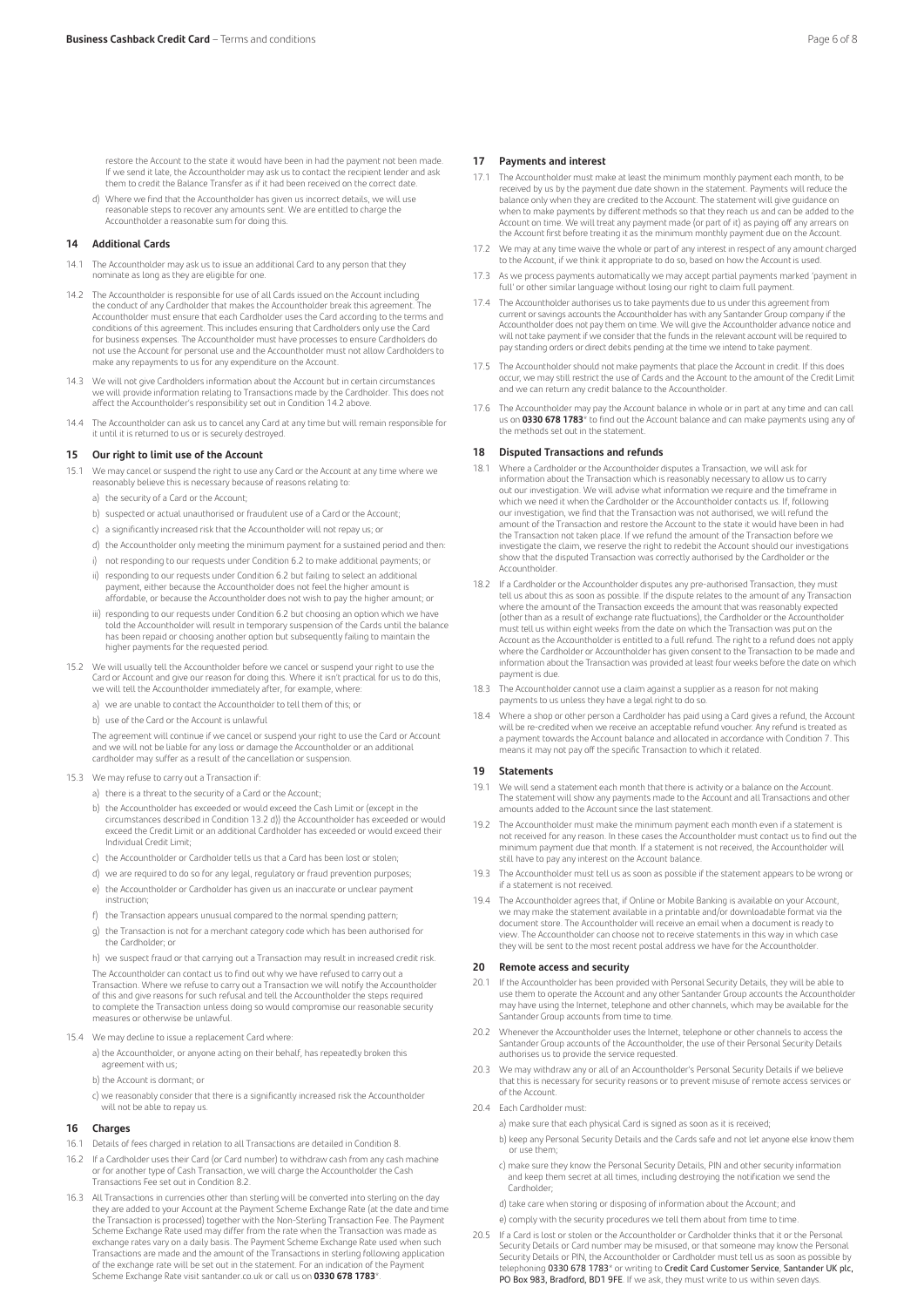- 20.6 The Accountholder and any Cardholder must give us all the information they have about the loss, theft or misuse of the Card, Card number, Personal Security Details or the PIN, and any other information we ask for to help us. We may give the police any information we think will be useful.
- 20.7 The Accountholder will not have to pay for any unauthorised use of a Card or PIN after the Accountholder or Cardholder has told us that it is lost or stolen or they think that it may be misused by someone other than the Accountholder or the Cardholder, unless the Cardholder or the Accountholder has acted fraudulently or were responsible for the misuse, for example by allowing someone else to have the Card. The Accountholder may have to pay us up to £0 for unauthorised use before someone lets us know that the Card or PIN is lost, stolen or liable to misuse.
- 20.8 Cardholders must not damage or deface any Card or interfere with any chip in a Card at any time except those Cards that have to be cancelled, withdrawn or have expired, which must be destroyed by cutting them into several pieces.
- 20.9 Our fraud detection systems highlight suspicious spending patterns. We may call the Accountholder or Cardholder if suspicious Transactions appear on the Account. These calls<br>may include computer generated speech. If the Accountholder does not want us to call in this way, please phone us on **0800 169 3344**\*.
- 20.10 To prevent and detect fraud, where we hold information about devices the Accountholder uses such as mobiles or tablets, we may use location or other data from these devices. For example, we may check if the Accountholder is in the country where their payments are being made in instances where we suspect fraud on the Account. We will not use this information for any other purpose.
- 20.11 Any person who is a business owner and who provided us with a mobile phone number mail address will be registered for our free alerts service so that we can send them messages about the Account. These alerts will be sent by SMS and/or email. Alternatively, if a business owner registers for Mobile Banking and opts into receiving push notifications,<br>we may choose to send these alerts by push notification instead of SMS and/or email in the future. We'll use the most recent contact details we hold for business owners. Details can be updated through Online Banking (where available) or by calling us.
- 20.12 These alerts will not be sent to additional signatories, additional Cardholders or authorised users who are not business owners.
- 20.13 If the business owners are happy to receive these alerts, they don't need to do anything. However each business owner can change or cancel alerts at any time through Online Banking (where available) or by calling us. Any other business owners will continue to receive alerts unless they also cancel them. In addition to these alerts, there are a variety of other alerts the business owners may find useful. Further details of these can be found in Online Banking (where available) or by calling us.
- 20.14 Alerts will only be sent to each business owner once. If a message is deleted, we cannot send it again.
- 20.15 All balances in any alert will be correct as at the date and time stated in the text or email and are subject to possible re-adjustments. Any balance shown refers to the actual balance on the Account and may include Transactions that are still being processed and so may be subject to change.
- 20.16 If we do not send an alert to any or all business owners, or if any alert that we send is inaccurate, we will only be responsible for any charges incurred on the Account which could have otherwise been avoided.
- 20.17 The Accountholder consents to us using their information to provide payment services to them. If the Accountholder withdraws this consent, we will stop providing payment services but may still use the Accountholder's data where we have lawful grounds to do so (for example because we need to retain records for regulatory purposes).

### **21 Third Party Providers**

- 21.1 The Accountholder can instruct a TPP to access information on the Account and make online Balance Transfers from the Account as long as they have identified themselves to us and acted in accordance with the relevant regulatory requirements. We will treat any instructions from a TPP as if they are from the Accountholder.
- 21.2 Although the Accountholder must not, generally, give the security details to anyone else, the Accountholder may give them to a TPP if they ask for them.
- 21.3 It is important that the Accountholder checks that any TPP they use is authorised to access the Account. They should make this clear from the information they give the Accountholder. The Accountholder must not give security details to a third party that isn't authorised. If they do, we'll have to assume it's the Accountholder that's authorising us to give access to information about the Account and the Accountholder will be responsible for any payments made as a result.
- 21.4 We can refuse to allow a TPP to access the Account where we are concerned about unauthorised or fraudulent access by that TPP. Before doing so, we will tell the Accountholder that we intend to deny access and give our reasons for doing so, unless it is not reasonably practicable to do so, in which case we will tell the Accountholder immediately afterwards. In either case, we will tell the Accountholder in the manner in which we consider most appropriate in the circumstances. We won't tell the Accountholder where doing so would compromise our reasonable security measures or otherwise be unlawful. If we deny access to a TPP, we must also tell our regulator that we have done so. Where the Accountholder revokes consent to allow a TPP access to the Account, we will tell the TPP that the Accountholder has done this.

### **22 Changes to this agreement**

- 22.1 We may change fees and charges (including removing or adding fees or charges) for reasons which relate only to the Accountholder and which may be based on a number of factors, such as credit risk (which may include use of external credit reference data), the way the Accountholder uses the Account and whether the Accountholder breaks the terms of this agreement.
- 22.2 We may also change fees and charges (including removing or adding fees or charges) and other terms where the change is to:
	- a) take account of an actual, or reasonably expected, change in the interest rates we have to pay for example as a result of a change to the Bank of England Base Rate; or
	- b) reflect an actual, or reasonably expected, change in our underlying costs or in law or regulation or to our way of doing business, including the introduction of new technology; or
	- c) reflect any other actual or reasonably expected change that affects us if it is reasonable for us to pass the impact of the change on to the Accountholder.

Any change we make will not be more than is reasonably proportionate to the impact of the underlying change on us. We will not make changes to cover the same cost twice.

- 22.3 As this agreement has no fixed end date, we may also change fees and charges (including removing or adding fees or charges) and other terms at any time.
- 22.4 We will give the Accountholder at least 2 months' notice before we make a change under Condition 22.1, 22.2 or 22.3 unless it is to the Accountholder's advantage, in which case we may make the change immediately and tell the Accountholder about it within 30 days. If a change is to the Accountholder's disadvantage the Accountholder can write to us within 60 days to close the Account. If the Accountholder does so, the change will apply until the agreement ends.
- 22.5 We will give notice about any changes by post, email, statement or via the document store in Online Banking (where available).

### **23 Ending the agreement**

- 23.1 The Accountholder may end this agreement at any time by writing to our Customer Service Department at the address in Condition 20.5 or calling us on 0330 678 1783\* and paying the full amount the Accountholder owes us.
- 23.2 We can end this agreement by giving the Accountholder two months' written notice. The Accountholder must continue to pay interest on all amounts the Accountholder owes us even after the Account is terminated or closed.
- 23.3 In exceptional circumstances, we can end this agreement immediately without giving the Accountholder advance notice. We'll only do this if:
	- a) the Accountholder, or anyone acting on behalf of the Accountholder has acted abusively, offensively or violently towards any of our staff; or
	- b) the Accountholder, or anyone acting on behalf of the Accountholder breaks this agreement regularly or seriously; or
	- c) we find out that our decision to lend was based on inaccurate, misleading or ncomplete information;
	- d) we have suspended any cards under Condition 15.1(d) and the Accountholder has repaid all amounts owed to us.
- 23.4 We may demand repayment of the full amount the Accountholder owes us (including any Special Transactions) if:
	- a) we find out that our decision to lend to the Accountholder was based on inaccurate, misleading or incomplete information; or
	- b) the Accountholder breaks this agreement regularly or seriously, die, become bankrupt or make a voluntary arrangement with other people the Accountholder owe money to; or
	- c) the Accountholder breaks the terms of another agreement the Accountholder has with us and as a result we have given the Accountholder notice ending that agreement and we have reasonable grounds for thinking that the Accountholder may not be able to continue making payments under this agreement. Before making any demand we will provide the Accountholder with any notices required by law.
- 23.5 We may close the Account (by providing two months' written notice), cancel or suspend the right to use the Account or reduce the Credit Limit if it has been dormant, meaning there have been no Transactions or a zero balance for a period of six months or more. Before we close, cancel or suspend the right to use the Account, we will contact the Accountholder to determine whether they intend to make any further Transactions on the Account.
- 23.6 Once notice has been given, Cards, Card numbers and PINs must not be used and must be destroyed them or, if we ask the Accountholder to, return all Cards having cut them into several pieces and cancel any instructions or authorities the Accountholder have given others to charge the Account. The Accountholder must continue to make all payments due under this agreement, which will continue until the Accountholder have repaid all amounts owed to us, including amounts added to the Account after the notice to end the agreement.

### **24 General**

- 24.1 The Accountholder must have a UK address. The Accountholder must tell us if they change their name, address, or contact details.
- 24.2 The Accountholder must promptly notify us as soon as reasonably practicable if they are, become or intend to become an RFI.
- 24.3 We may transfer to any other person or business any or all of our rights under this agreement at any time and our duties (including, without limitation, our duty to lend). If the arrangements for servicing the Account do not change as a result of this assignment, we may do this without notice, but we will give notice if and when the arrangements do change. In other cases we will give notice as soon as reasonably possible. The Accountholder's rights<br>under this agreement and legal rights (including under the Consumer Credit Act 1974 where<br>the Accountholder is a CCA Protected B not transfer any of their rights and / or obligations.
- 24.4 This agreement is governed by the laws of England and Wales (unless the address from which the application was made in Scotland when Scots law shall apply) which will also govern the relationship between us and the Accountholder before the conclusion of this agreement. The courts of England and Wales have non-exclusive jurisdiction for any related disputes. We will only communicate in English.
- 24.5 If we do not strictly apply our rights under this agreement at any time, this will not prevent us from doing so later.
- 24.6 There may be other taxes or costs, which are not paid through us or charged by us, that the Accountholder has to pay in connection with this agreement.
- 24.7 We will not be liable if we are prevented from doing anything we have said we will do under this agreement because of anything that we cannot reasonably control, including any machine failing to work, any person, company or supplier refusing to accept any Card and industrial disputes.
- 24.8 The Accountholder can request a copy of this agreement at any time.

### **25 Complaints and how we are regulated**

- 25.1 If the Accountholder has a complaint, please contact our dedicated complaints department on **0800 171 2171**\*. We'll aim to provide the Accountholder with a decision as quickly as we can. Our complaints leaflet is available upon request and contains further information or our complaints process, including the handling timescales. This information is also available on our website at **santander.co.uk**. The Accountholder may also be able to refer the complaint to the Financial Ombudsman Service. Details of how to complain to the Financial Ombudsman Service are available at: **www.financialombudsman.org.uk**
- 25.2 The Financial Conduct Authority, 12 Endeavour Square, London, E20 1JN is the supervisory authority under the Consumer Credit Act 1974. We adhere to the Standards of Lending Practice which are monitored and enforced by the LSB: **www.lendingstandardsboard.org.uk**